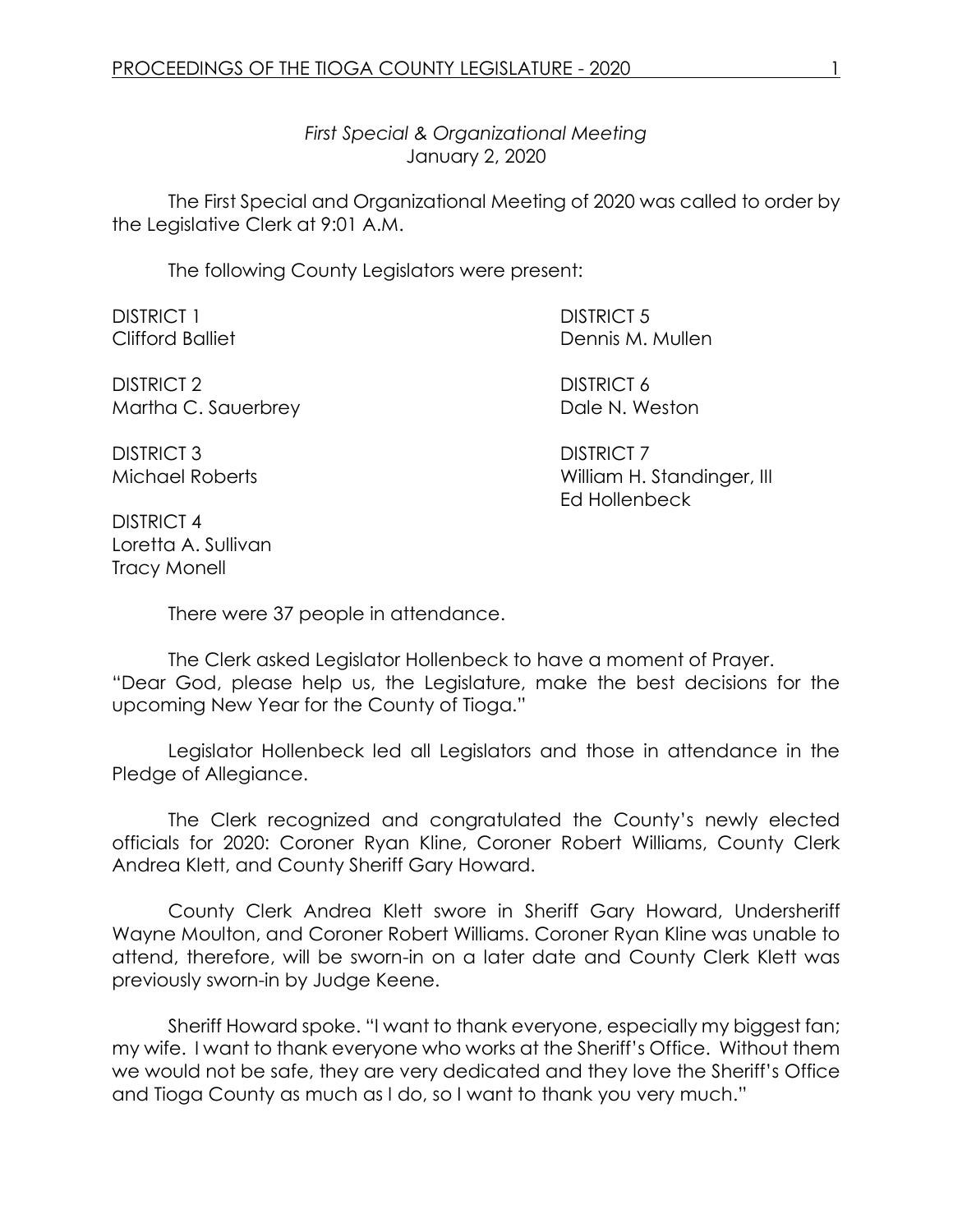Undersheriff Moulton spoke. "I would like to thank Sheriff Howard and the Legislature."

The Clerk announced that the first order of business for the Legislature was the election of Chair of the Legislature for 2020 for a one-year term. Legislator Sullivan nominated Legislator Sauerbrey, seconded by Legislator Hollenbeck. Legislator Sullivan moved to close the nominations, seconded by Legislator Mullen. On roll call vote, all members voted Aye, the Clerk cast one ballot, and Legislator Sauerbrey was appointed Chair of the Tioga County Legislature for a one-year term for 2020.

County Clerk Andrea Klett swore Legislator Sauerbrey in as Chair of the Tioga County Legislature for 2020.

Chair Sauerbrey spoke. "I am really proud to serve as a member of this Legislature and serve with all these great folks. I really appreciate your support as Chair of the Legislature. Over the holiday, I was thinking about all the years we have served on this Legislature and it seems like the majority of the time is spent addressing the new laws and mandates from the State that they send down to us. It takes away our focus and distracts us from the planning of our own future like upgrading communications systems. As we move forward and begin this New Year, it is important that we consider how to improve our systems and how best to run our government. Regarding space, the needs have stretched the planning for the future and that is a challenge for us. Happy New Year to everyone. This year will pass quickly and it will be time for all of us to consider running for office next year whether we decide to stay or step away, so let us make this year a year of progress for Tioga County and that we take ownership of our future. Thank you."

The Chair announced the next order of business is nominations for a First Deputy Chair for a one-year term. Legislator Monell nominated Legislator Hollenbeck, seconded by Legislator Mullen. Legislator Sullivan moved to close the nominations, seconded by Legislator Mullen. On roll call vote, all members voted Aye, the Chair cast one ballot, and Legislator Hollenbeck was appointed First Deputy Chair of the Tioga County Legislature for a one-year term for 2020.

The Chair called for nominations for a Second Deputy Chair for a one-year term. Legislator Hollenbeck nominated Legislator Weston, seconded by Legislator Mullen. Legislator Monell moved to close the nominations, seconded by Legislator Hollenbeck. On roll call vote, all members voted Aye and the Chair cast one ballot and Legislator Weston was appointed Second Deputy Chair of the Tioga County Legislature for a one-year term.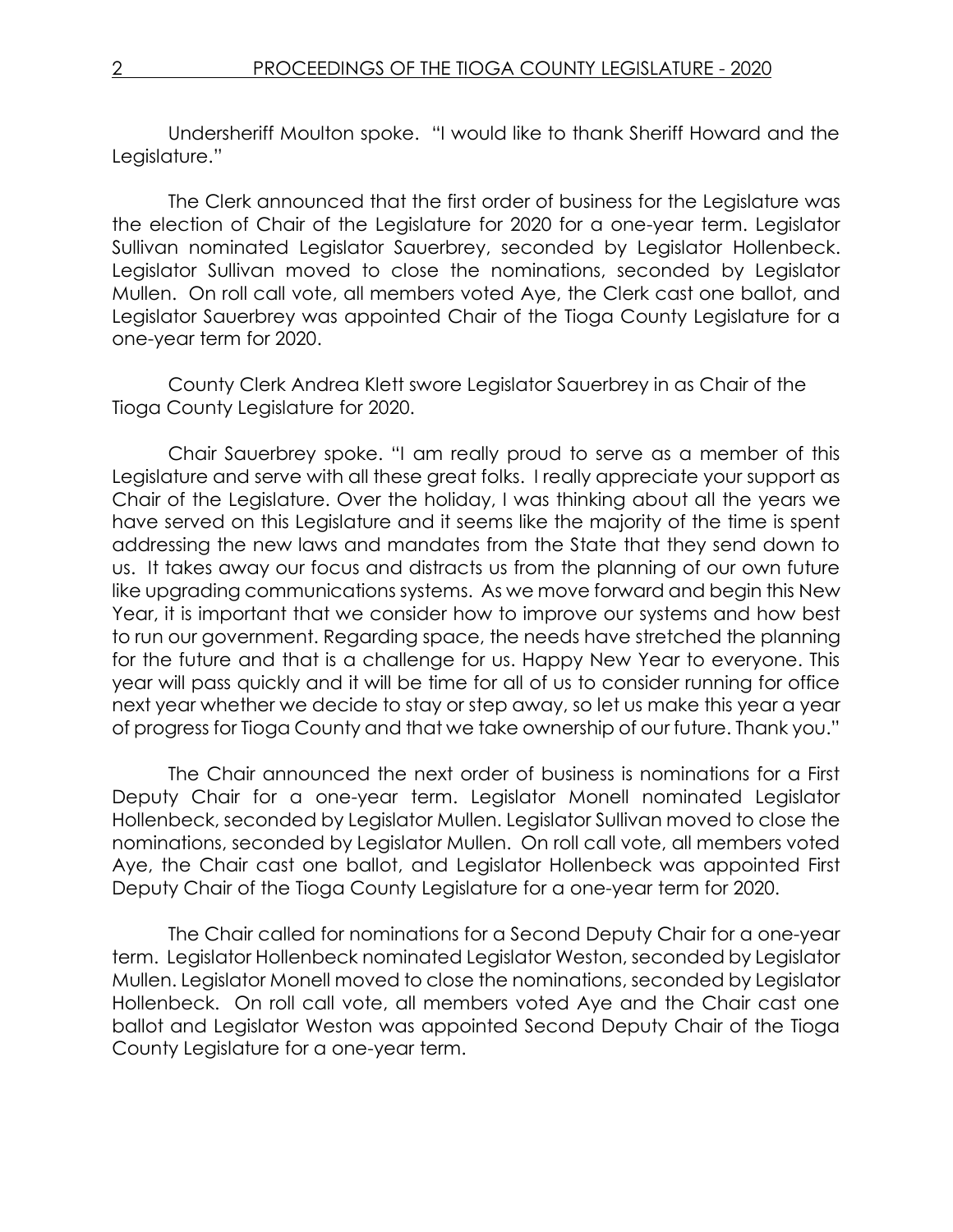County Clerk Andrea Klett swore in Legislators Hollenbeck and Weston as First and Second Deputy Chairs of the Tioga County Legislature for 2020.

The Chair called for nominations for Public Information Officer. Legislator Mullen nominated Legislative Chairwoman Sauerbrey, seconded by Legislator Balliet. Legislator Monell moved to close the nominations, seconded by Legislator Mullen. On roll call vote, all Legislators voted for Legislative Chairwoman Sauerbrey to serve as Public Information Officer, and the Chair cast one ballot and Chairwoman Sauerbrey was appointed Public Information Officer for a oneyear term.

The Chair called for nominations for Republican Majority Leader. Legislator Sullivan nominated Legislator Michael Roberts, seconded by Legislator Weston. Legislator Mullen moved to close the nominations, seconded by Legislator Sullivan. On roll call vote, all Legislators voted for Legislator Michael Roberts as Republican Majority Leader, and the Chair cast one ballot and Legislator Michael Roberts was appointed Republican Majority Leader for a one-year term.

Chair Sauerbrey asked if there were any disclosures to be made.

Legislator Hollenbeck stated, "I have nothing to disclose."

Legislator Monell stated, "I have nothing to disclose."

Legislator Mullen stated, "I have nothing to disclose."

Legislator Sauerbrey stated, "I have nothing to disclose."

Legislator Roberts stated, "I have nothing to disclose."

Legislator Standinger stated, "I have nothing to disclose."

Legislator Sullivan stated, "I have nothing to disclose."

Legislator Weston stated, "I have nothing to disclose."

Legislator Balliet stated, "I have nothing to disclose."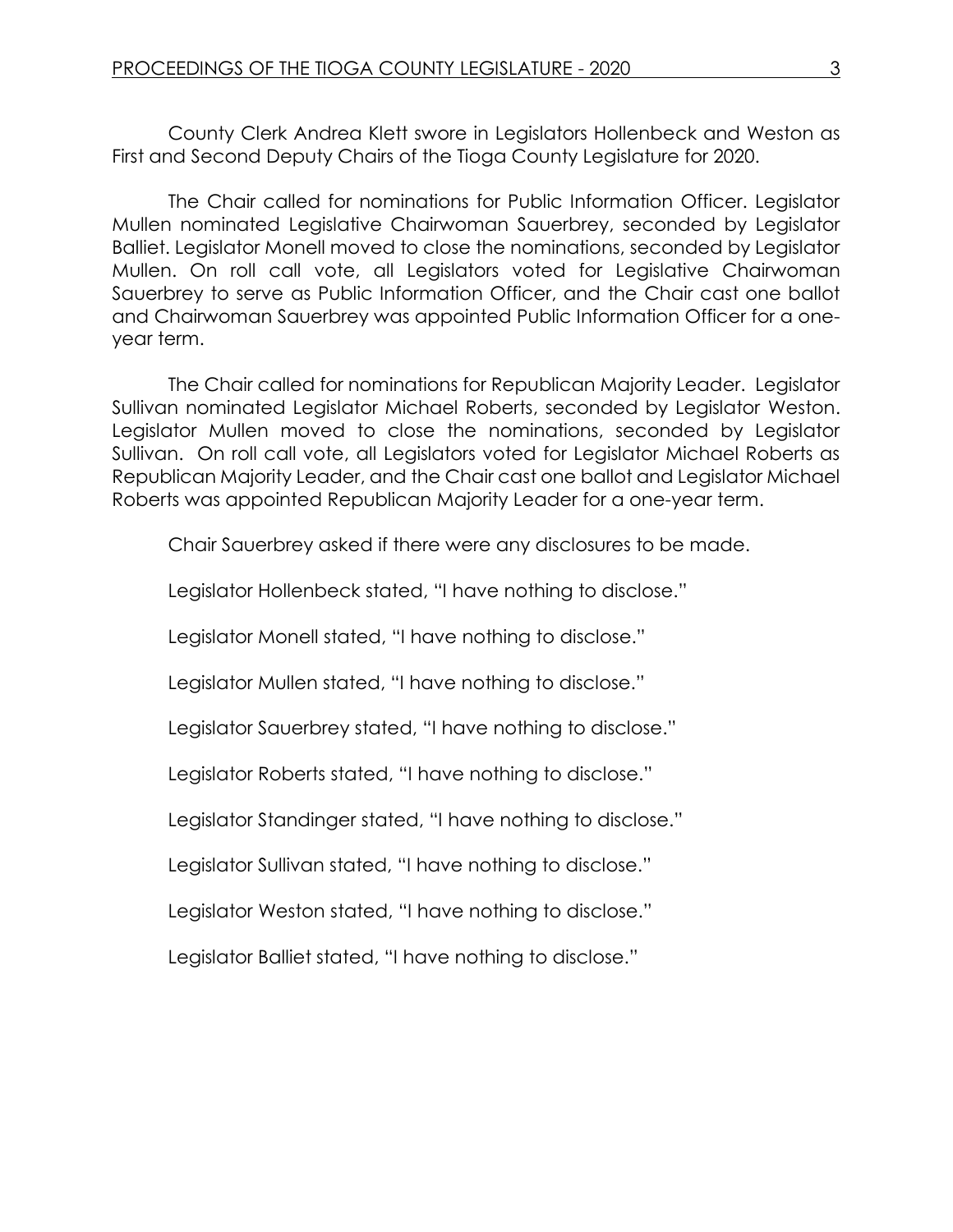Legislator Monell moved for the adoption of the following resolution, seconded by Legislator Hollenbeck.

REFERRED TO: LEGISLATIVE WORKSESSION

RESOLUTION NO. 1-20 *TRIPS AUTHORIZED*

RESOLVED: That the Chair and the Clerk of the County Legislature, the County Attorney, and County Legislators be, and they hereby are, authorized to make such trips as their duties may require and that their actual and necessary expenses for travel, meals and lodging incurred on such trips be a County charge.

## ROLL CALL VOTE

Yes – Legislators Hollenbeck, Monell, Mullen, Sauerbrey, Roberts, Standinger, Sullivan, Weston, and Balliet

No – None.

Absent – None.

RESOLUTION ADOPTED.

Legislator Monell moved for the adoption of the following resolution, seconded by Legislator Hollenbeck.

REFERRED TO: LEGISLATIVE WORKSESSION

RESOLUTION NO. 2-20 *DESIGNATION OF OFFICIAL DEPOSITORIES*

RESOLVED: That, pursuant to the powers vested in this Legislature by Section 212 of the County Law, as amended, the following Banks within New York State be, and they hereby are designated as depositories for the deposit of all monies received by the County Treasurer, to an amount not to exceed the sum set opposite the name of each Bank as follows:

| JP Morgan Chase Bank        | \$30,000,000 |
|-----------------------------|--------------|
| Chemung Canal Trust Company | \$30,000,000 |
| Community Bank, N.A.        | \$30,000,000 |
| Key Bank Corporation        | \$30,000,000 |
| M&T Bank                    | \$30,000,000 |
| Tioga State Bank            | \$30,000,000 |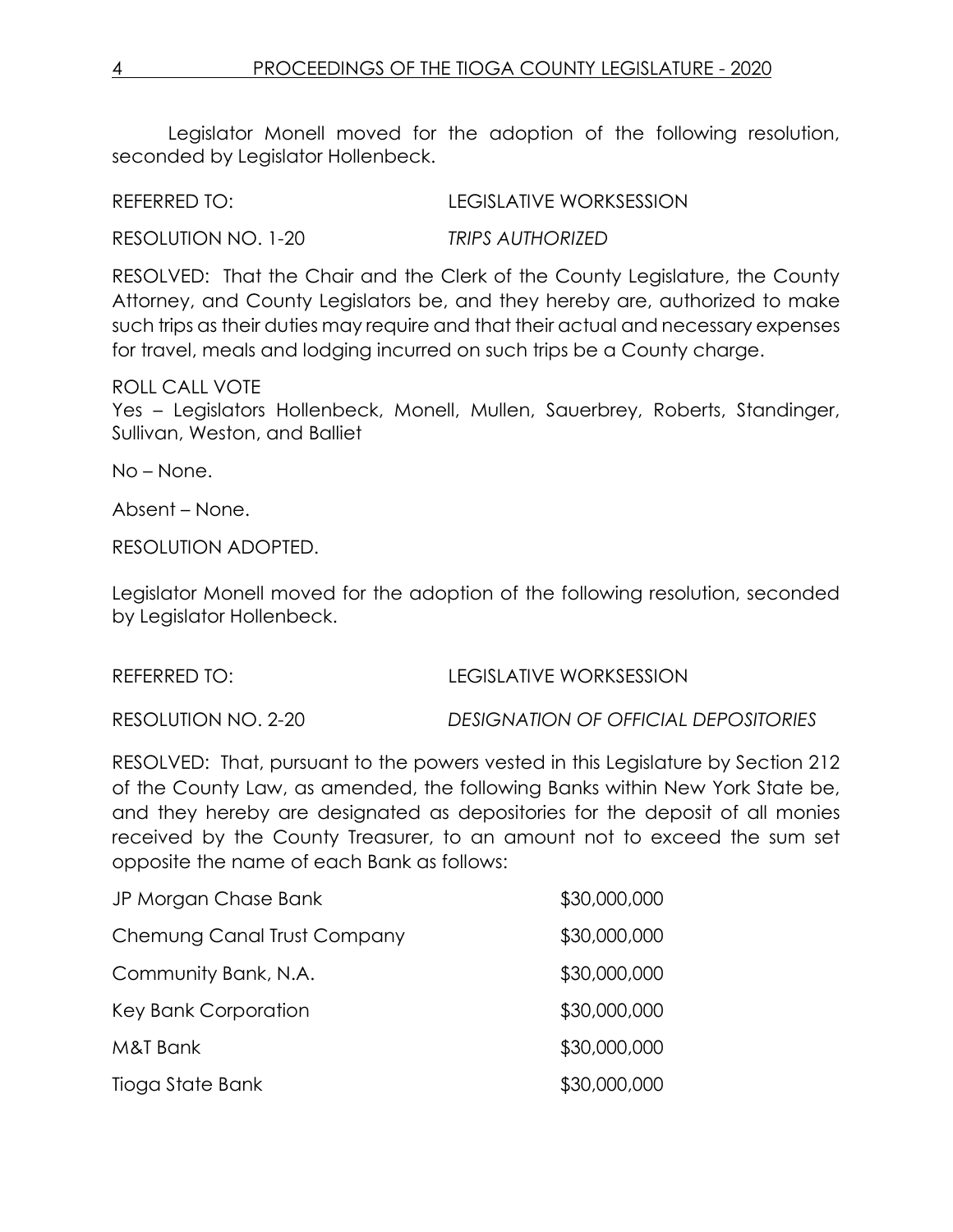National Bank and Trust Company, N.A. \$30,000,000 M&T Securities, Inc. \$30,000,000

ROLL CALL VOTE

Yes – Legislators Hollenbeck, Monell, Mullen, Sauerbrey, Roberts, Standinger, Sullivan, Weston, and Balliet

No – None.

Absent – None.

RESOLUTION ADOPTED.

Legislator Sullivan moved for the adoption of the following resolution, seconded by Legislator Mullen.

REFERRED TO: LEGISLATIVE WORKSESSION

RESOLUTION NO. 3-20 *DESIGNATE OFFICIAL NEWSPAPERS*

RESOLVED: That the Tioga County Courier and the Morning Times are hereby designated official newspapers for the publication of all local laws, notices and other matters required by law to be published pursuant to County Law  $\delta$ 214, Subd. 2; and be it further

RESOLVED: That the Press and Sun Bulletin, a daily newspaper, is hereby designated as the official newspaper for purposes of publishing all local laws, notices and other matters required by law to be published at such times that there is insufficient time to publish in the above two newspapers.

ROLL CALL VOTE

Yes – Legislators Hollenbeck, Monell, Mullen, Sauerbrey, Roberts, Standinger, Sullivan, Weston, and Balliet

No – None.

Absent – None.

RESOLUTION ADOPTED.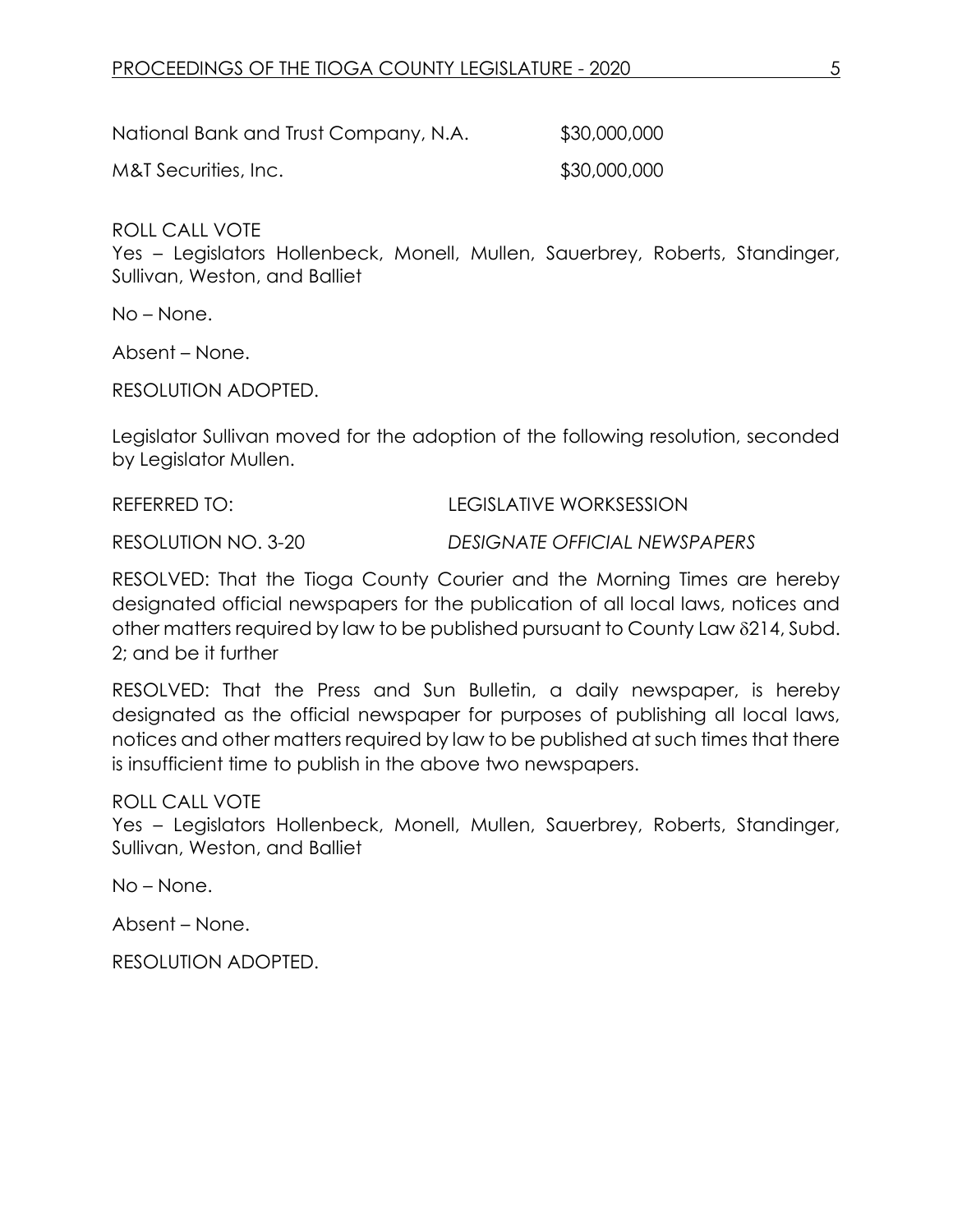Legislator Mullen moved for the adoption of the following resolution, seconded by Legislator Monell.

| REFERRED TO:        | LEGISLATIVE WORKSESSION                                        |
|---------------------|----------------------------------------------------------------|
| RESOLUTION NO. 4-20 | <b>DESIGNATION OF NEWSPAPER FOR</b><br><b>REPUBLICAN PARTY</b> |

RESOLVED: That the Morning Times is hereby designated as the newspaper published in the County of Tioga for the Republican Party to publish the Election notices issued by the Secretary of State, and to publish the official canvass pursuant to County Law 214, Subd. 1.

ROLL CALL VOTE

Yes – Legislators Hollenbeck, Monell, Mullen, Sauerbrey, Roberts, Standinger, Sullivan, Weston, and Balliet

No – None.

Absent – None.

RESOLUTION ADOPTED.

Legislator Mullen moved for the adoption of the following resolution, seconded by Legislator Hollenbeck.

REFERRED TO: LEGISLATIVE WORKSESSION

RESOLUTION NO. 5-20 *DESIGNATION OF NEWSPAPER FOR DEMOCRATIC PARTY*

RESOLVED: That the Tioga County Courier is hereby designated as the newspaper published in the County of Tioga for the Democratic Party to publish the Election notices issued by the Secretary of State, and to publish the official canvass pursuant to County Law 214, Subd. 1.

## ROLL CALL VOTE

Yes – Legislators Hollenbeck, Monell, Mullen, Sauerbrey, Roberts, Standinger, Sullivan, Weston, and Balliet

No – None.

Absent – None.

RESOLUTION ADOPTED.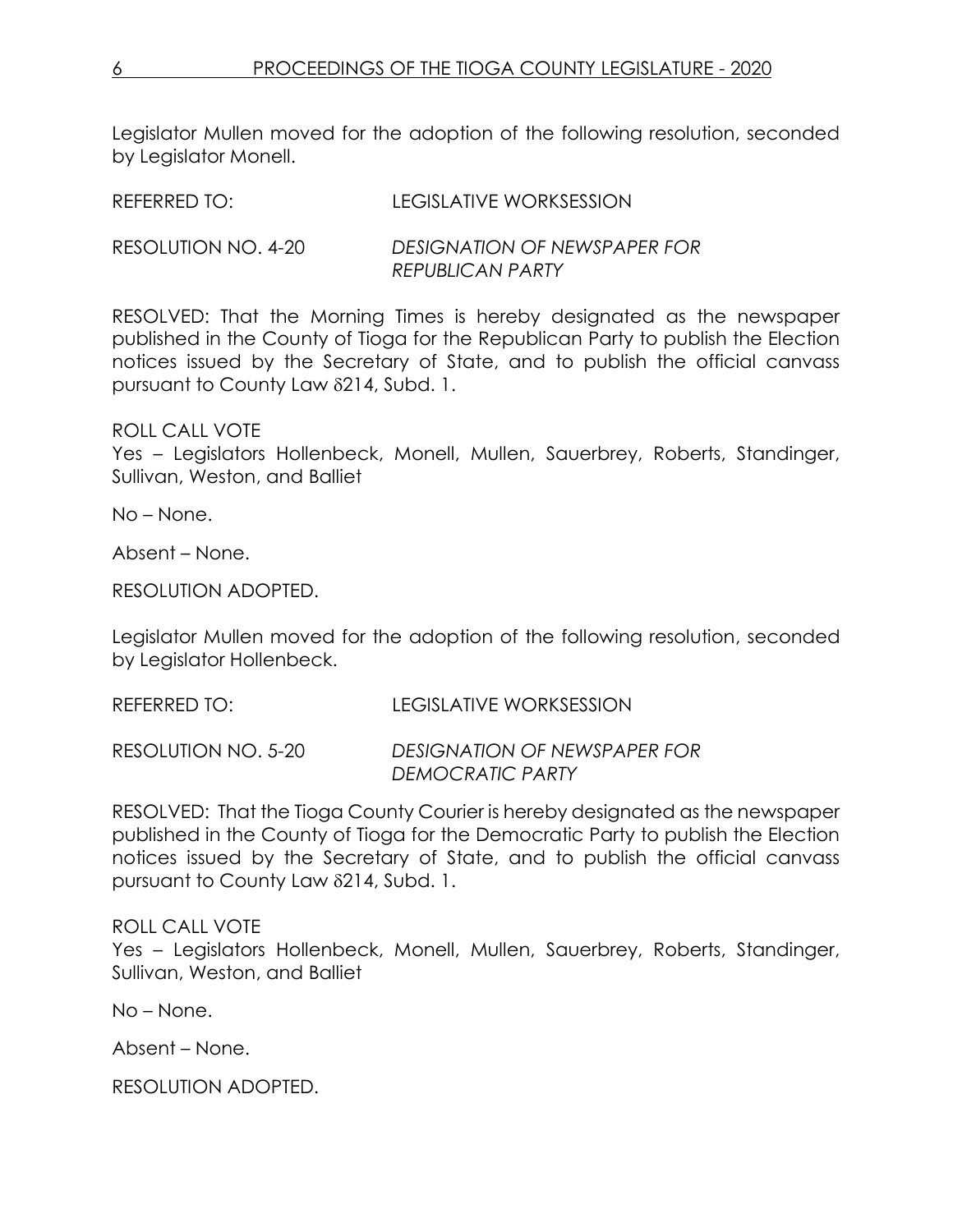Legislator Hollenbeck moved for the adoption of the following resolution, seconded by Legislator Monell.

REFERRED TO: LEGISLATIVE WORKSESSION

RESOLUTION NO. 6-20 *SET SALARY OF CHAIR*

RESOLVED: That the salary of the Chair of the Tioga County Legislature be set at \$36,675.00 per year, which includes the salary received as County Legislator of \$11,341.00 and an additional \$25,334.00 to serve as Chair.

ROLL CALL VOTE Yes – Legislators Hollenbeck, Monell, Mullen, Sauerbrey, Roberts, Standinger, Sullivan, Weston, and Balliet

No – None.

Absent – None.

RESOLUTION ADOPTED.

Legislator Mullen moved for the adoption of the following resolution, seconded by Legislator Standinger.

| REFERRED TO:        | LEGISLATIVE WORKSESSION                                     |
|---------------------|-------------------------------------------------------------|
| RESOLUTION NO. 7-20 | FIX DATES AND TIMES OF TIOGA COUNTY<br>LEGISLATIVE MEETINGS |

RESOLVED: That the Tioga County Legislature during 2020 shall meet regularly in the Edward D. Hubbard Auditorium of the Ronald E. Dougherty County Office Building, 56 Main Street, Owego, New York at 12:00 P.M. on the Tuesday following Committees which are held during the first full work week of the month; and be it further

RESOLVED: That the March, June, September and December 2020 Legislative meetings shall be held at 6:00 P.M.

ROLL CALL VOTE Yes – Legislators Mullen, Sauerbrey, Roberts, Standinger, Weston, and Balliet

No – Legislators Hollenbeck, Monell, and Sullivan.

Absent – None.

RESOLUTION ADOPTED.